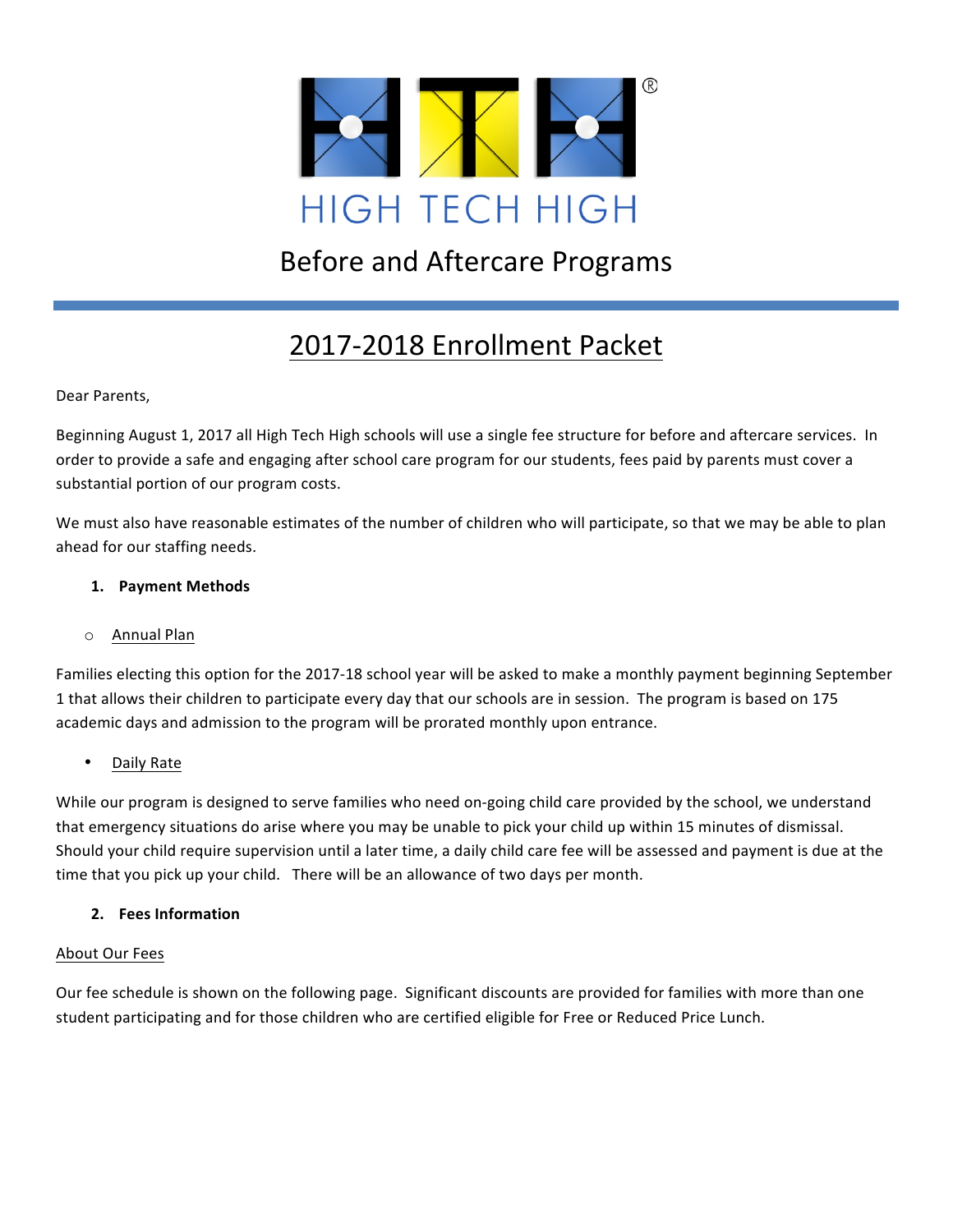# **2017-18 Before and After School Care Monthly Program Fees**

High Tech High Affiliated Schools

## Before Care Rates **Rates Rates**

# **All School**

**Days**

| Number of     |          | Eligible for | Eligible for |
|---------------|----------|--------------|--------------|
| Children      | Standard | Reduced      | Free Lunch   |
| Participating | Rate     | Lunch Rate*  | Rate*        |
|               | \$20.00  | \$15.00      | \$5.00       |
|               | \$25.00  | \$20.00      | \$10.00      |
| $3+$          | \$30.00  | \$25.00      | \$15.00      |

After Care Rates

# **All School**

#### **Days**

| Number of     |          | Eligible for | Eligible for |
|---------------|----------|--------------|--------------|
| Children      | Standard | Reduced      | Free Lunch   |
| Participating | Rate     | Lunch Rate*  | Rate*        |
|               | \$200.00 | \$100.00     | \$35.00      |
|               | \$360.00 | \$155.00     | \$45.00      |
| $3+$          | \$490.00 | \$195.00     | \$50.00      |

## **Early Dismissal Days**

#### **Only**

| Number of     |          | Eligible for | Eligible for |
|---------------|----------|--------------|--------------|
| Children      | Standard | Reduced      | Free Lunch   |
| Participating | Rate     | Lunch Rate*  | Rate*        |
|               | \$105.00 | \$55.00      | \$30.00      |
|               | \$165.00 | \$80.00      | \$33.00      |
| 3+            | \$215.00 | \$100.00     | \$34.00      |

# **Early Dismissal Days Middle School Only**

| Number of<br>Children | Standard | Eligible for<br>Reduced | Eligible for<br>Free Lunch |
|-----------------------|----------|-------------------------|----------------------------|
| Participating         | Rate     | Lunch Rate*             | Rate*                      |
|                       | \$55.00  | \$30.00                 | \$15.00                    |
|                       | \$90.00  | \$50.00                 | \$18.00                    |
| 3+                    | \$115.00 | \$65.00                 | \$20.00                    |

\*Subject to annual qualification

Single Day Use - \$20 per day (Up to 2 per month)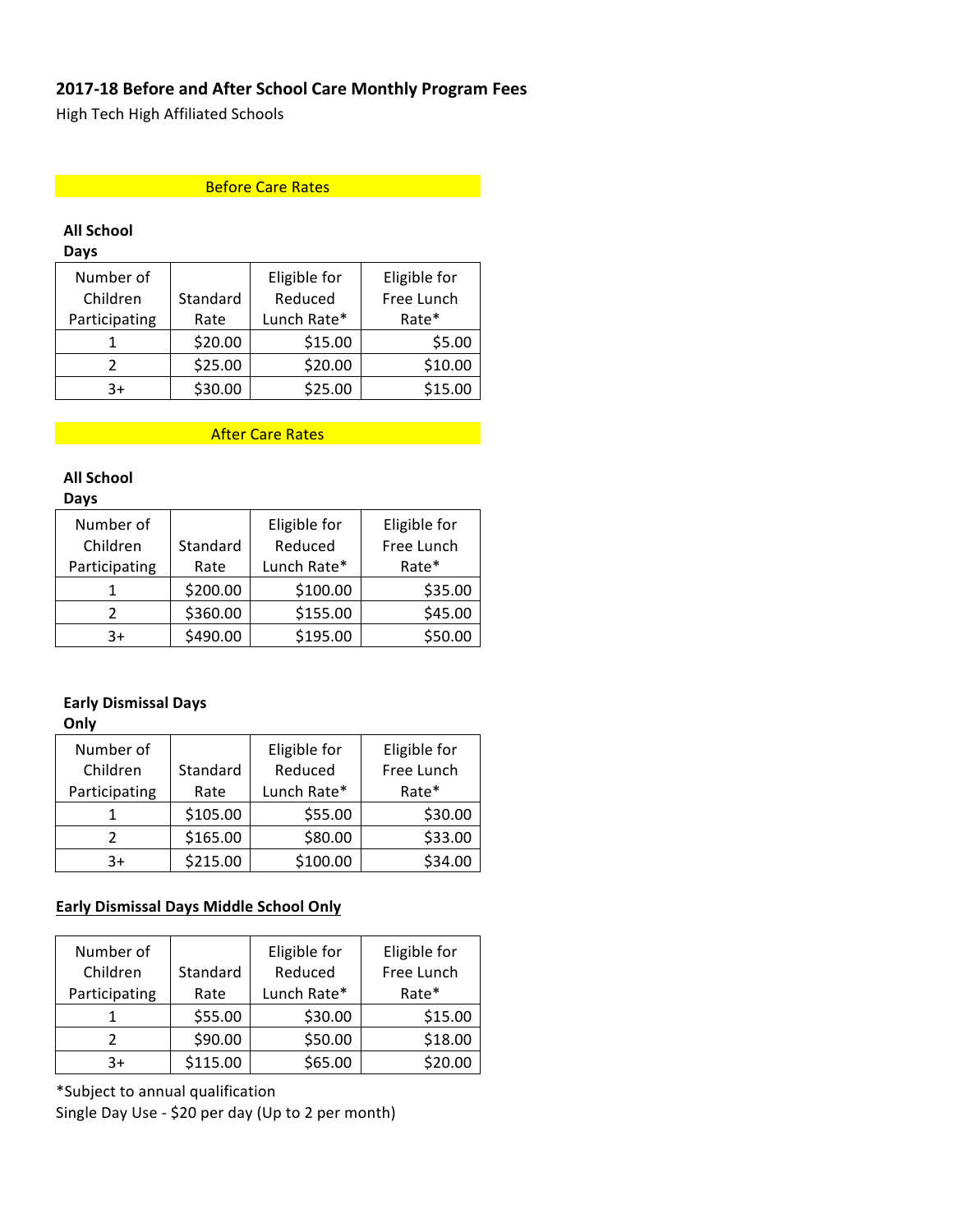#### Program Late Fees

Any family who picks up their child after closing is subject to a late fee. Late fees are \$1.00 per minute after closing.

#### When Are Fees Due?

Fees for annual plans are paid on a monthly basis. Due dates for annual plan payments appear below:

| Services for the month of:                | Payment is Due by: |
|-------------------------------------------|--------------------|
| August & September (treated as one month) | September 1        |
| October                                   | October 1          |
| November                                  | November 1         |
| December                                  | December 1         |
| January                                   | January 1          |
| February                                  | February 1         |
| March                                     | March 1            |
| April                                     | April 1            |
| May                                       | May 1              |
| June                                      | June 1             |

At this time there is no form of public support available to fund these services. High Tech High will continue to apply for funding to offset program costs and if we do receive a grant to partially or fully offset these costs, the fees will be adjusted accordingly. Thank you for supporting our program us and understanding the importance of continuing these services.

#### Convenient Payment Plan

For your convenience, High Tech High offers various payment methods as noted below:

- ACH recurring payment
- Credit card
- QuickBooks ACH payment and credit card (new for 2017/18)

If payment of the monthly fee is not received by the due date, services received will be charged at the higher daily rates.

10% fee discount for accounts setup with ACH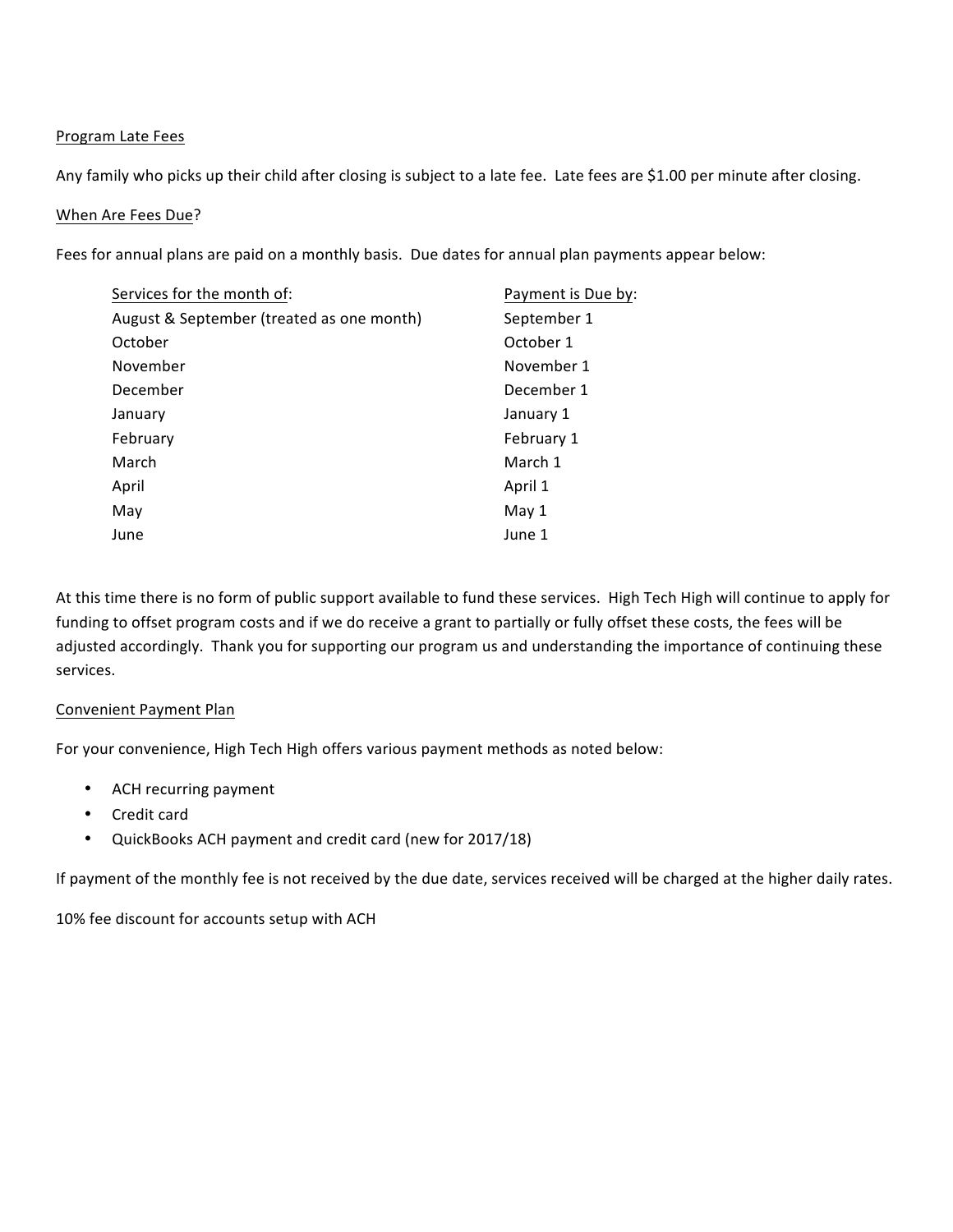#### Need Assistance?

If you have any questions concerning the High Tech High Before and Aftercare Programs, please contact:

Program Coordinator: Maggie Fragoso email Address: mfragoso@hightechhigh.org Telephone: 619-795-3576

TO ENROLL IN THE ANNUAL PLAN, PLEASE COMPLETE THE ATTACHED FORMS AND RETURN THEM TO THE SCHOOL ALONG WITH THE PAYMENT FOR THE FIRST MONTH. IF YOU ARE SIGNING UP FOR AUTOMATIC PAYMENTS FROM YOUR BANK ACCOUNT, THOSE PAYMENTS WILL BEGIN OCTOBER.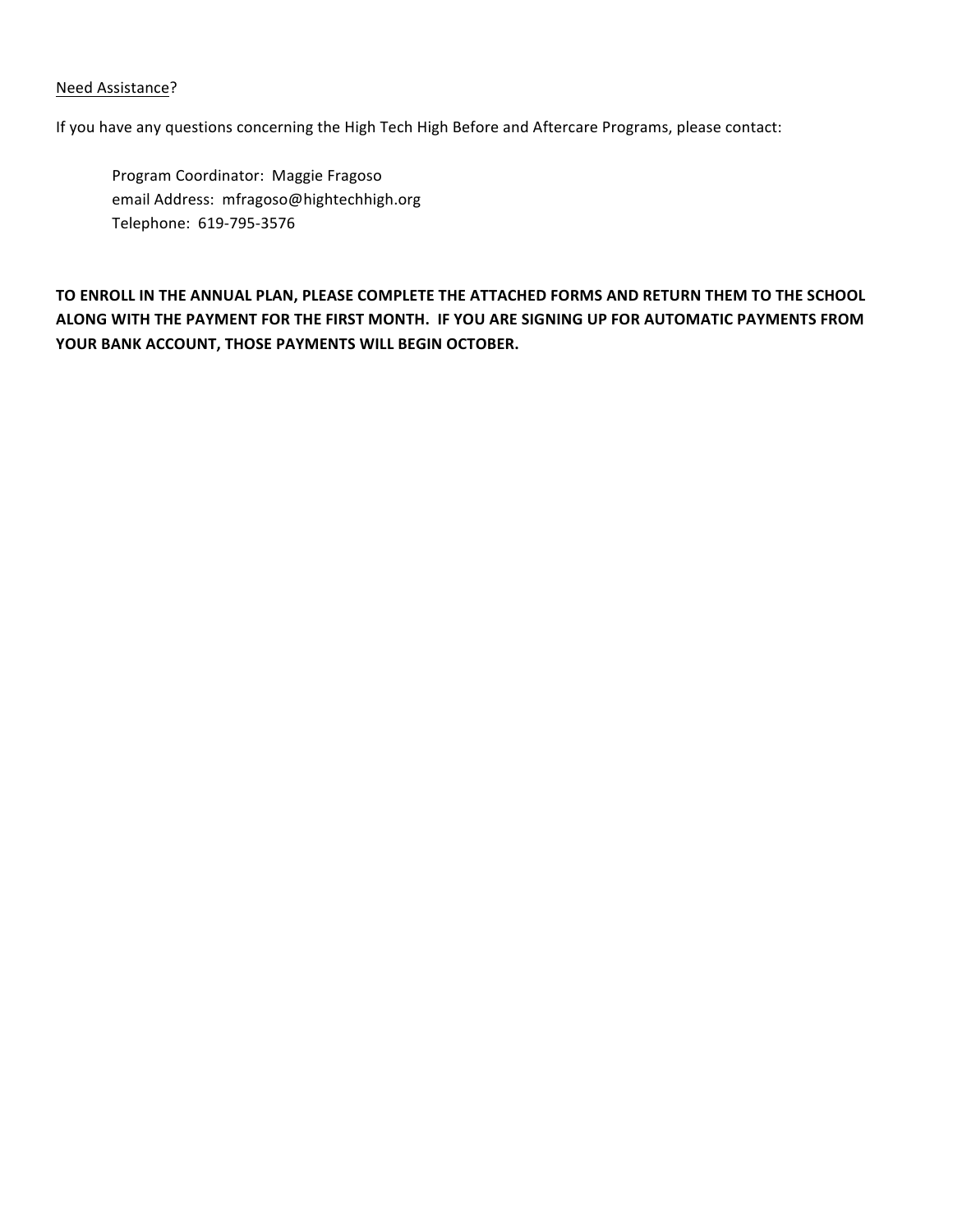

### **2017-18 HIGH TECH HIGH BEFORE AND AFTERCARE APPLICATION**

**[High Tech Elementary Explorer]**

#### **Section 1: Student Information**

Please print and complete this section about your child

Student's Legal Full Name (First and Last Name): \_\_\_\_\_\_\_\_\_\_\_\_\_\_\_\_\_\_\_\_\_\_\_\_\_\_\_\_\_\_\_

| Grade Level: |  |
|--------------|--|
|              |  |

#### **Section 2: Siblings**

When enrolling more than one child into the Before and Aftercare Programs, please provide the names of brothers or sisters who will also be participating in this section.

- 1. Sibling Legal Full Name (First and Last Name): \_\_\_\_\_\_\_\_\_\_\_\_\_\_\_\_\_\_\_\_\_\_\_\_\_\_\_\_\_\_\_ Grade Level: \_\_\_\_\_\_\_\_\_\_\_\_\_\_\_\_\_\_\_\_\_\_\_\_\_\_\_\_\_\_\_\_\_\_\_\_\_\_\_\_
- 2. Sibling Legal Full Name (First and Last Name): \_\_\_\_\_\_\_\_\_\_\_\_\_\_\_\_\_\_\_\_\_\_\_\_\_\_\_\_\_\_\_\_\_\_\_\_\_\_\_ Grade Level: \_\_\_\_\_\_\_\_\_\_\_\_\_\_\_\_\_\_\_\_\_\_\_\_\_\_\_\_\_\_\_\_\_\_\_\_\_\_\_\_
- 3. Sibling Legal Full Name (First and Last Name): \_\_\_\_\_\_\_\_\_\_\_\_\_\_\_\_\_\_\_\_\_\_\_\_\_\_\_\_\_\_ Grade Level: \_\_\_\_\_\_\_\_\_\_\_\_\_\_\_\_\_\_\_\_\_\_\_\_\_\_\_\_\_\_\_\_\_\_\_\_\_\_\_\_

#### **Section 3: Parent/Guardian Contact Information**

| Parent Name:                          |                   |
|---------------------------------------|-------------------|
|                                       |                   |
|                                       | Work Phone #: ( ) |
| Contact Email (Please Print Clearly): |                   |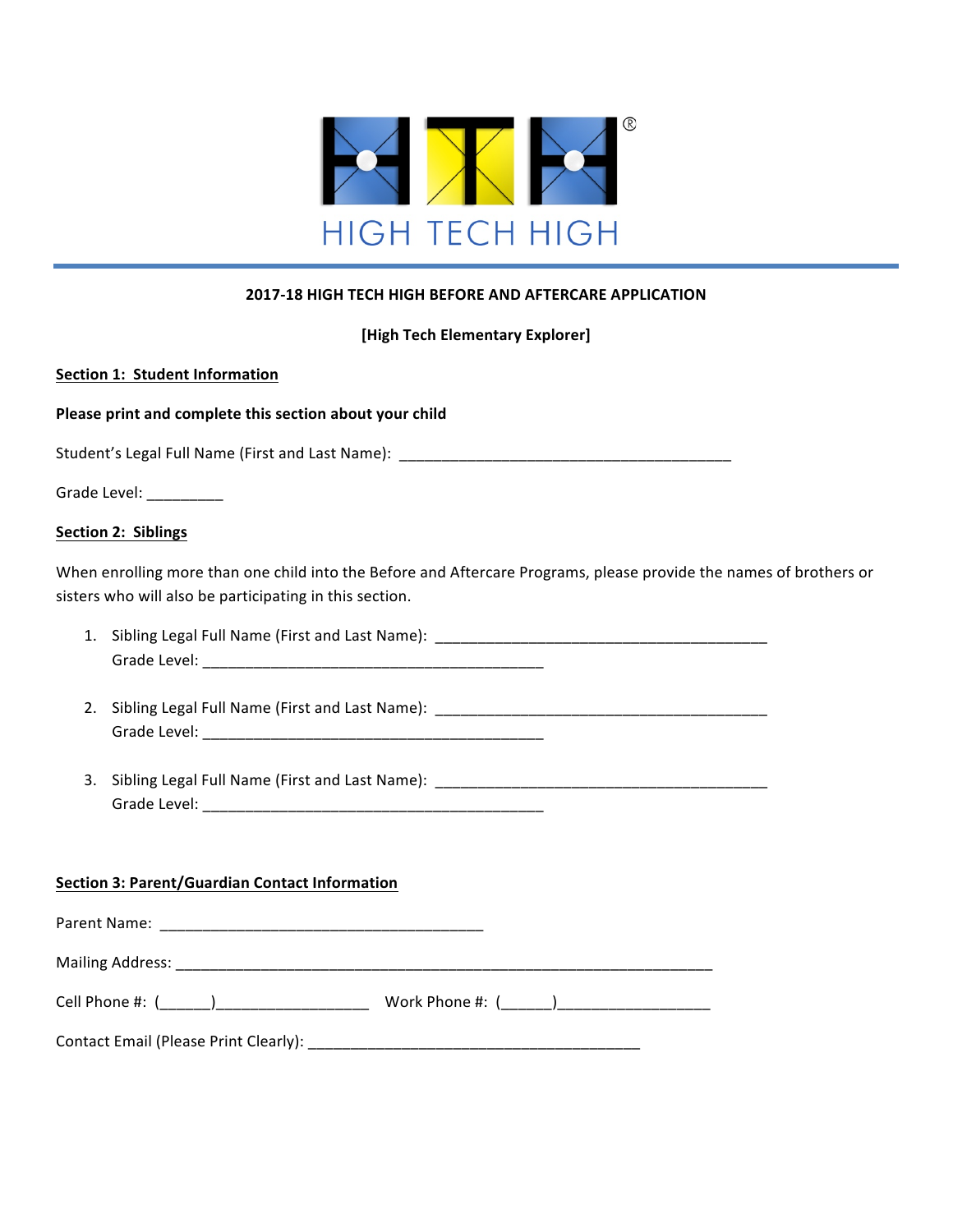| Emergency Contact if we cannot reach you: |  |
|-------------------------------------------|--|
|                                           |  |
|                                           |  |

## **Section 4: Authorization for Medical Treatment**

#### **Consent to Treatment of a Minor:**

I authorize the Aftercare School Program staff at High Tech Middle Media Arts to consent, in my absence, to medical treatment, and/or hospital care to be rendered to my child under the supervision and upon the advice of a physician licensed under the Medical Practice Act. This authorization is effective from August 1, 2017 to July 31, 2018. I understand that the staff of the school may, in the event of a minor injury, take care of routine first aid needs, and in the event outside medical treatment is required, the staff will obtain the appropriate care for my child and I will be notified. I understand the primary financial responsibility for such care belongs to me as a parent. (Please Check One)

**\_\_\_\_\_\_ Yes,** I give the Aftercare School Program authorization to transport my child in the case of an emergency

**No,** I do not give the Aftercare School Program authorization to transport my child in the case of an emergency

#### **Section 5: Sign In/Out Procedures:**

• Please pick up your child no later than 6:00 p.m. at HTeX, and sign him/her out. This is extremely important in order for us to ensure the safety of all students.

#### **Section 6: Program Selection and Fees:**

Please enroll my child(ren) in:

**O** BEFORE CARE - SERVICE ON ALL SCHOOL DAYS – INCLUDES ALL SCHOOL DAYS STARTING AT 7:30AM

#### PLEASE CIRCLE THE CORRECT TOTAL MONTHLY FEE FOR YOUR FAMILY ON THE CHART BELOW

| Number of<br>Children | Standard | Eligible for<br>Reduced | Eligible for<br>Free Lunch |
|-----------------------|----------|-------------------------|----------------------------|
| Participating         | Rate     | Lunch Rate              | Rate                       |
|                       | \$20.00  | \$15.00                 | \$5.00                     |
|                       | \$25.00  | \$20.00                 | \$10.00                    |
| $3+$                  | \$30.00  | \$25.00                 | \$15.00                    |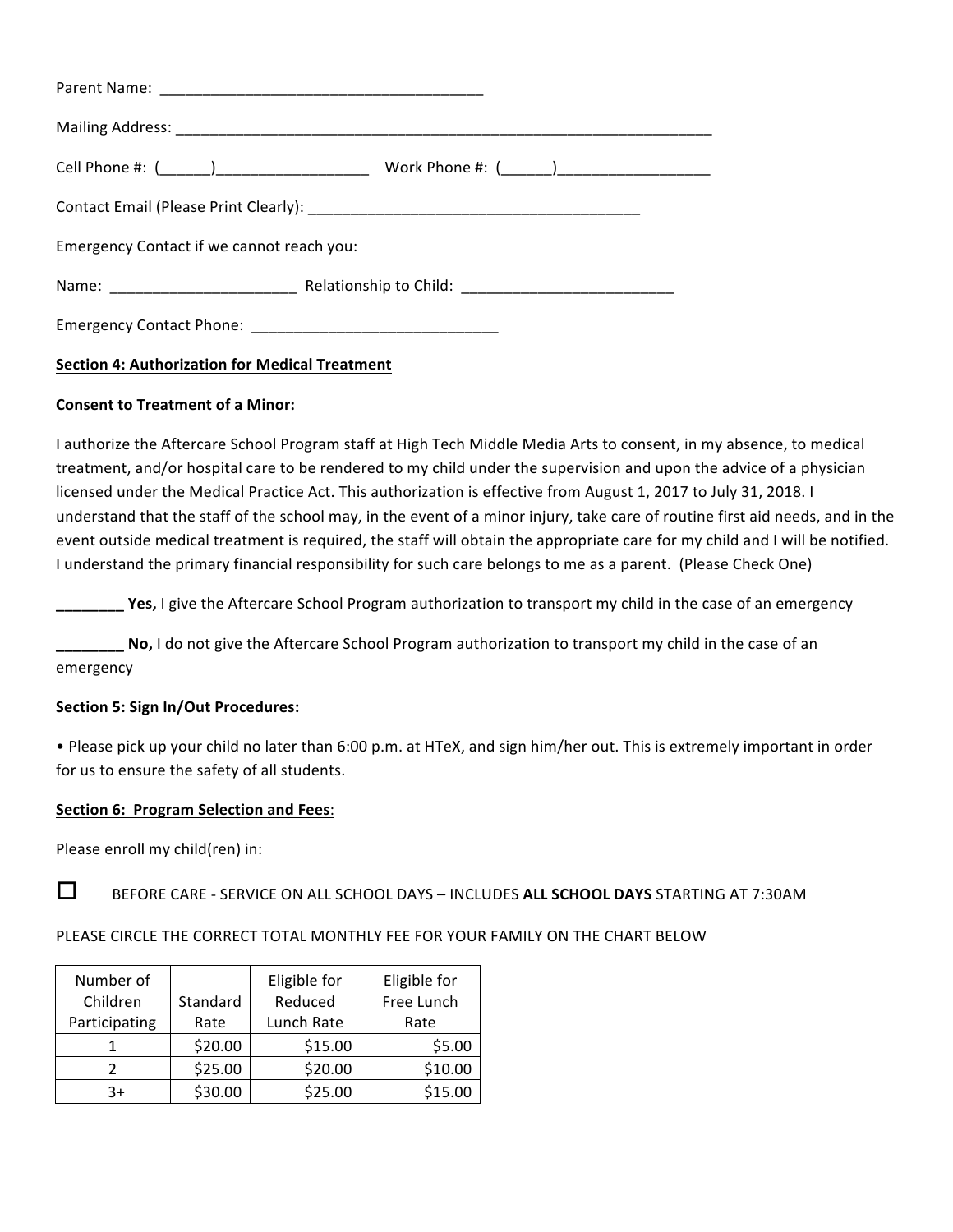# **O** AFTER CARE - SERVICE ON ALL SCHOOL DAYS – INCLUDES ALL SCHOOL DAYS FROM DISMISSAL TO 6:00 PM

#### PLEASE CIRCLE THE CORRECT TOTAL MONTHLY FEE FOR YOUR FAMILY ON THE CHART BELOW

| Number of     |          | Eligible for | Eligible for |
|---------------|----------|--------------|--------------|
| Children      | Standard | Reduced      | Free Lunch   |
| Participating | Rate     | Lunch Rate   | Rate         |
|               | \$200.00 | \$100.00     | \$35.00      |
| 2             | \$360.00 | \$155.00     | \$45.00      |
| 3+            | \$490.00 | \$195.00     | \$50.00      |

# **O** ELEMENTARY SCHOOL AFTER CARE - SERVICE ON **EARLY DISMISSAL DAYS** ONLY TO 6:00 PM

PLEASE CIRCLE THE CORRECT TOTAL MONTHLY FEE FOR YOUR FAMILY ON THE CHART BELOW

| Number of     |          | Eligible for<br>Reduced | Eligible for |
|---------------|----------|-------------------------|--------------|
| Children      | Standard |                         | Free Lunch   |
| Participating | Rate     | Lunch Rate              | Rate         |
|               | \$105.00 | \$55.00                 | \$30.00      |
|               | \$165.00 | \$80.00                 | \$33.00      |
| $3+$          | \$215.00 | \$100.00                | \$34.00      |

### **Section 7: Before and Aftercare Program Policies**

• The Before and Aftercare Programs are optional. Families are not required to participate; however, any students on campus 30 minutes before school, or 30 minutes past dismissal time must be enrolled and attending the program.

• Students are not allowed to leave the school site at any time during the Before and After Care Programs if not specifically under the supervision of our program staff. For the safety of the students, this policy is strictly enforced. A student leaving the school site without permission will be subject to discipline.

• The Programs provide snacks each day to all students who are participating.

• Parents/Guardians must make arrangements for students to be picked up no later than 6:00 PM. The school reserves the right to terminate aftercare services to any family who does not respect this policy.

• All students currently attending an HTH school are able to enroll and participate in the program.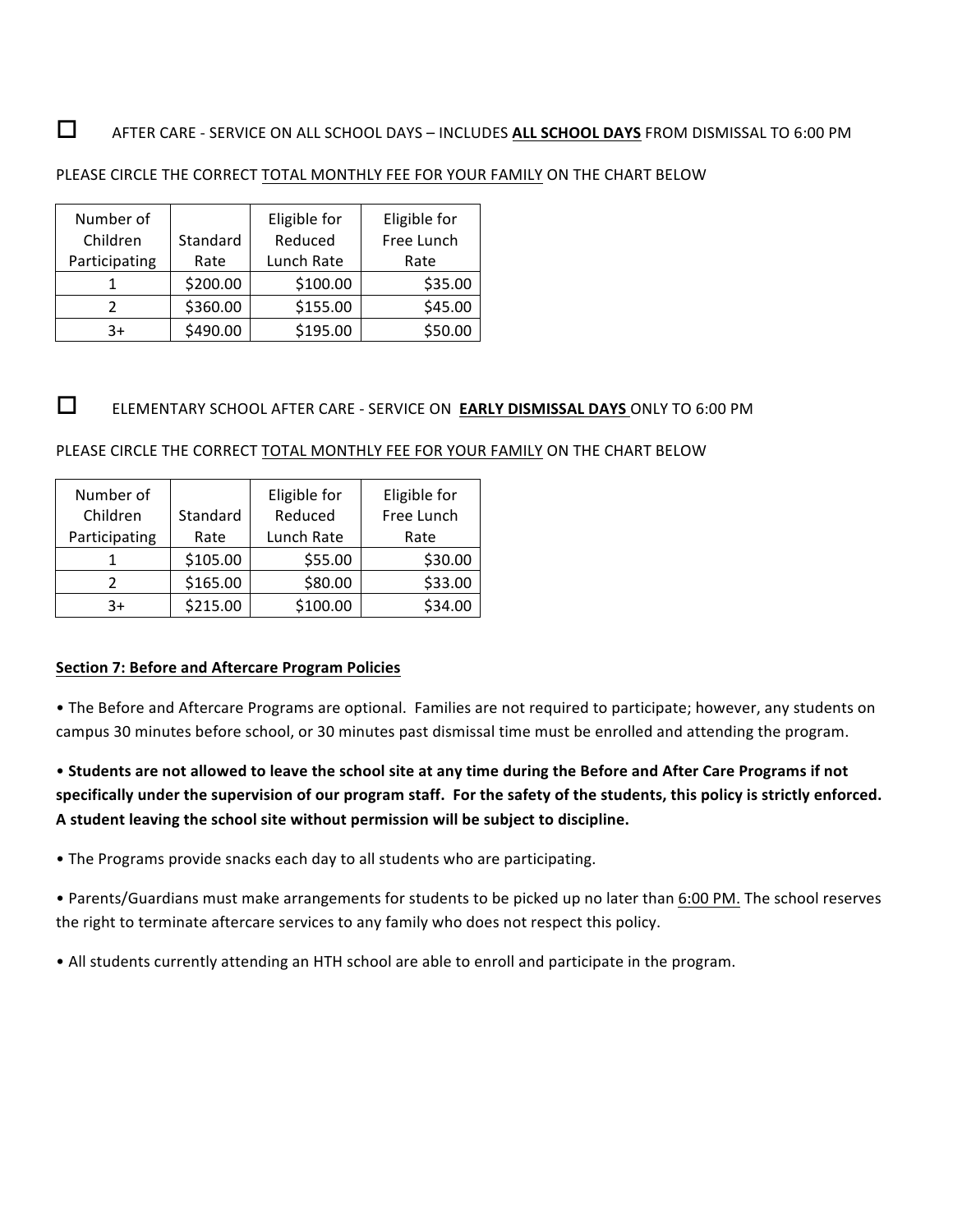#### **Section 8: Parent/Guardian Signature**

I understand that my child's continued participation in the Before and Aftercare programs is conditioned upon making full payment on a timely basis for the services that my child receives. I understand that our school receives no financial support from the federal or state government for child care outside of school hours and must depend upon my payment of any fees due to sustain these services for my child.

X\_\_\_\_\_\_\_\_\_\_\_\_\_\_\_\_\_\_\_\_\_\_\_\_\_\_\_\_\_\_\_\_\_\_\_\_\_\_\_\_ \_\_\_\_\_\_\_\_\_\_\_\_\_\_\_\_\_\_\_\_\_\_\_\_\_\_\_\_\_\_\_\_\_\_\_ \_\_\_\_\_\_\_\_\_\_\_\_\_\_

Parent or Legal Guardian Signature **PRINT Parent or Legal Guardian Name** Date

Have you checked with your employer about flexible spending accounts? If you need documentation of your payments for a flexible spending account claim, please inquire with the program coordinator.